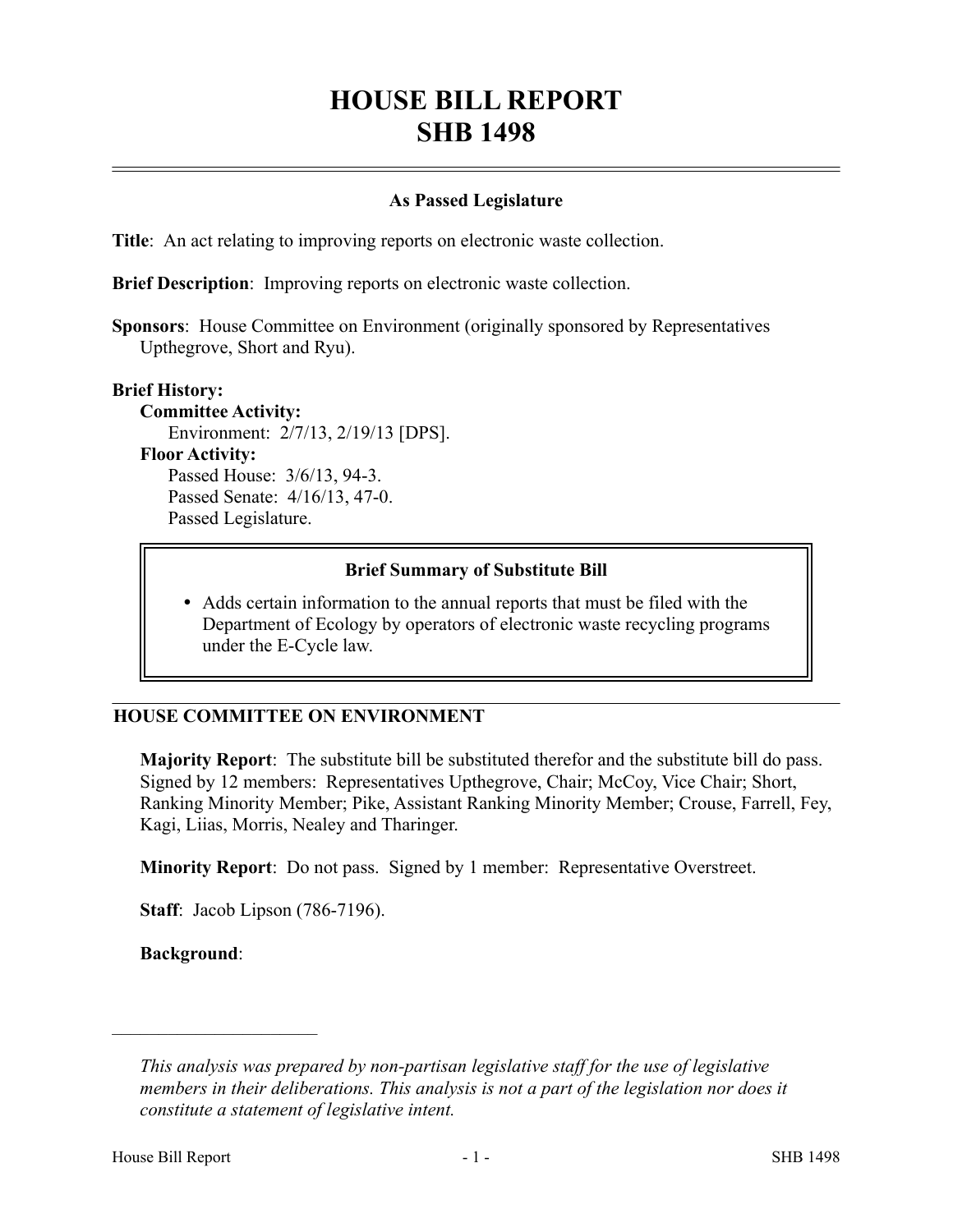Since 2009 the E-Cycle program has allowed for the recycling of electronic waste at no direct cost to consumers. Electronic products covered by the E-Cycle law include televisions, monitors, computers, laptops, and tablets. Accessories such as computer keyboards are not recyclable through E-Cycle.

Under the E-Cycle law, manufacturers of covered electronic products are required to participate in an electronics recycling program. The E-Cycle law allows for the establishment of multiple electronics recycling programs, should manufacturers choose to develop alternative programs. However, to date, the only electronics recycling program that has been established is operated by the Washington Materials Management and Financing Authority (WMMFA), a public body whose creation was required by the E-Cycle law. The Department of Ecology (DOE) oversees certain WMMFA activities, including reviewing program plans and operations, and enforcing provisions of the E-Cycle law. Manufacturers fund WMMFA operations through payments based on a combination of each manufacturer's:

- percentage by weight of electronic products sold in the state ("market share"); and
- percentage by weight of electronic products collected through E-Cycle ("return share").

To determine the "return share" attributable to each manufacturer participating in the program, the E-Cycle law establishes a sampling mechanism designed to produce statistically significant information regarding the brand names collected for each type of electronic product, the number of electronic products collected by product type, and the weight of electronic products by brand name and product type.

The WMMFA and any other entities which operate electronics recycling programs under the E-Cycle law must file an annual report with the DOE. Among the items that must be included in the annual report are:

- the total weight, reported by county, of electronic products collected through E-Cycle;
- lists of recycling processors used by the program, manufacturers participating in the program, and collection services and sites established by the program; and
- the results of the sampling of collected electronics by brand name and product type.

### **Summary of Substitute Bill**:

The WMMFA and other electronic products recycling programs must include certain information as part of the annual report filed with the DOE. The additional information that must be incorporated into the annual report includes:

- the total weight of collected products by type of electronic product;
- a description of the program's collection, transportation, recycling, and processing methods;
- an estimate of the weight of each type of material recovered after processing of the collected materials;
- an estimate of the percentage, by weight, of materials collected under the program that are ultimately re-used, recycled, or disposed of as residual waste;
- a description of program costs and revenues, including information on the average cost of the program per pound of covered electronic product collected; and
- a detailed accounting of costs associated with program delivery and administration.

## **Appropriation**: None.